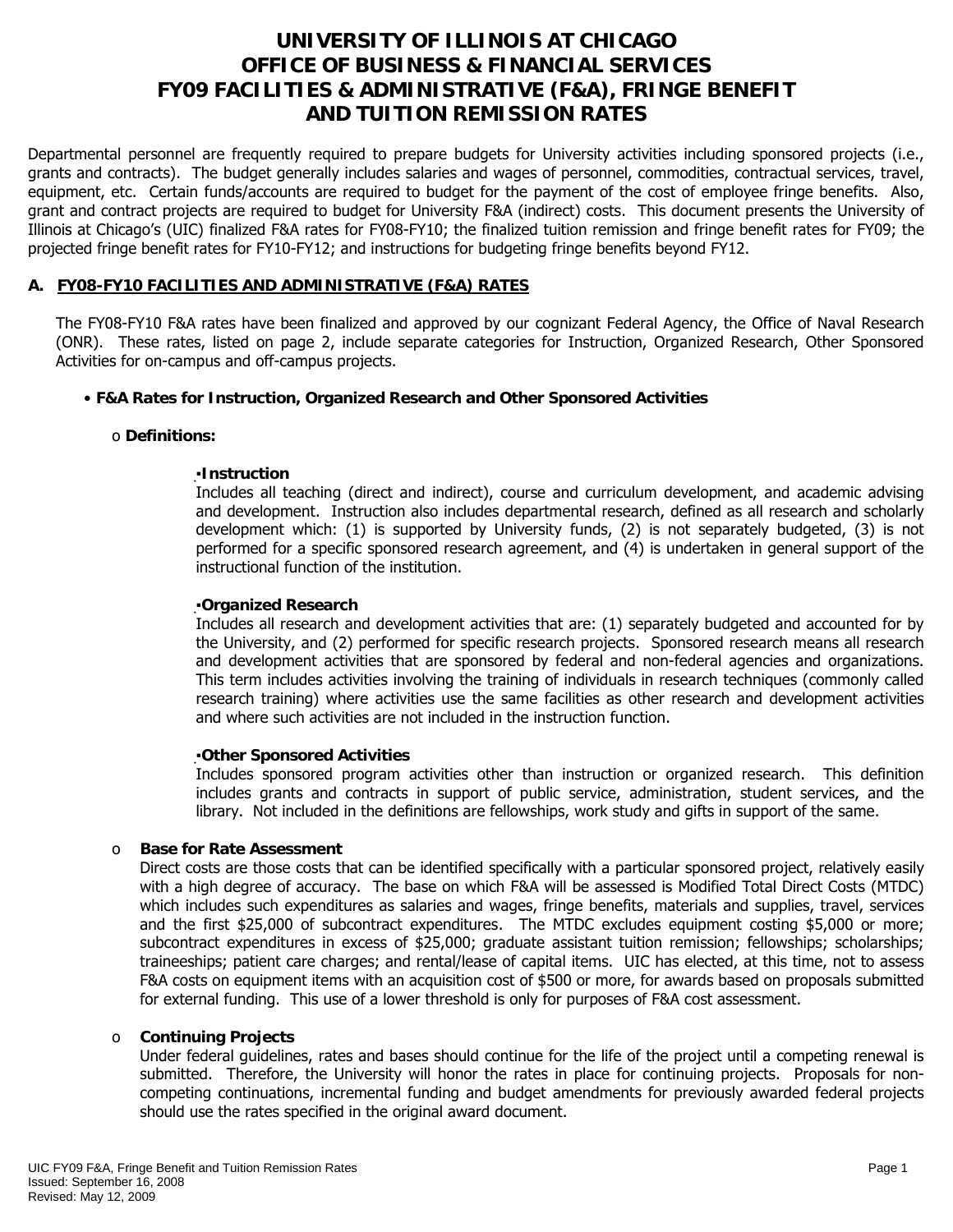#### o **Use of On-/Off-Campus Rate**

The on-campus rate should be used for proposals where all work is done using University facilities. The On-Campus rate is to be assessed except when a portion of the sponsored agreement is performed at an off-campus site. The criteria for utilization of the off-campus rate consists of all of the following: (a) performance at the offcampus site must be on a continuous basis; intermittent performance is not sufficient; (b) the University personnel working or engaged on the project must be physically located at an off-campus site; and (c) the offcampus performance must be of sufficient duration; normally a full semester, summer term or period of performance of the sponsored agreement. The space on the South Campus and at 2242 W Harrison that the University leases to UIC departments is considered off-campus. The off-campus rate will be used for the offcampus portion of the work on a sponsored agreement.

Off-campus costs may include costs incurred at the off-campus site for salaries, related benefits, supplies, utility costs, rent, local travel and other similar costs, which are treated as direct. Travel to and from an off-campus site is considered an off-campus cost.

# • **F&A Rates for Clinical Drug Trials**

#### o **Definition:**

These include studies performed for private sponsors which involve human subjects in drug protocols.

#### o **Base for Rate Assessment**

The base for rate assessment is total direct costs. Total direct costs include all costs charged to a sponsored program account, excluding indirect costs, costs of education allowance and administrative allowances.

| <b>CHICAGO CAMPUS FACILITIES AND ADMINISTRATIVE (F&amp;A) RATES</b>                                                                                                                                                                                                                   |                  |                   |  |  |  |  |
|---------------------------------------------------------------------------------------------------------------------------------------------------------------------------------------------------------------------------------------------------------------------------------------|------------------|-------------------|--|--|--|--|
| FY08-FY10 FACILITIES AND ADMINISTRATIVE (F&A) RATES                                                                                                                                                                                                                                   | <b>ON-CAMPUS</b> | <b>OFF-CAMPUS</b> |  |  |  |  |
| Instruction                                                                                                                                                                                                                                                                           | 40.4%            | 26.0%             |  |  |  |  |
| Organized Research                                                                                                                                                                                                                                                                    | 26.0%<br>57.0%   |                   |  |  |  |  |
| <b>Other Sponsored Activities</b>                                                                                                                                                                                                                                                     | 26.0%<br>37.1%   |                   |  |  |  |  |
| Base is Modified Total Direct Costs (MTDC) which excludes equipment costing \$500 or more, subcontract expenditures in<br>excess of \$25,000, graduate assistant tuition remission fellowships, scholarships, traineeships, patient care charges and<br>rental/lease of capital items |                  |                   |  |  |  |  |
| <b>CLINICAL DRUG TRIALS F&amp;A RATE</b>                                                                                                                                                                                                                                              | 25.0%            | 25.0%             |  |  |  |  |
| This rate was established during FY1994 for non-federally funded clinical drug studies and is applied to Total Direct Costs (TDC).                                                                                                                                                    |                  |                   |  |  |  |  |

# **B. FY09 GRADUATE ASSISTANT TUITION REMISSION RATE (SPONSORED ACCOUNTS)**

The Fiscal Year 2009 graduate assistant tuition remission rate will remain 42%. Salaries of graduate assistants with tuition and fee waivers are the base for the assessment of the tuition remission rate. This rate is applied to all GA/RA/TAs working on sponsored programs. Please note that the campus also assesses a "GA tuition remission benefit cost" charge on non-sponsored accounts. More information on this charge is available here: [Memo on Tuition Remission for Graduate Assistants](https://www.obfs.uillinois.edu/common/pages/DisplayFile.aspx?itemId=436386).

# **C. FY09 FRINGE BENEFITS RATES**

The amount charged to certain non state funds/accounts for employee fringe benefits is based on several employee fringe benefit factors. These employee fringe benefit factors include the classification of employee, employee hire date, employee retirement options, and the enrollment status of student employees. Fringe benefit rates are updated annually and audited and approved by the Federal government near the beginning of each fiscal year. Unlike facilities and administrative cost rates, changes in fringe benefit rates are assessed immediately when they become effective, even if the budgeted rates are different. The UIC FY09 Provisional Fringe Benefit rates included in the table on page 3 are effective July 1, 2008 with BW 16 and MN 8 pay periods (with the exception of Retirement, which is effective with BW 15 and MN 7). Please refer to [Substantial Presence](http://www.uic.edu/com/gme/rpm_comp___benefits.htm#real_substantial_pres) for additional fringe benefit information related to residents on J-1, J-2, F-1 and F-2 visas.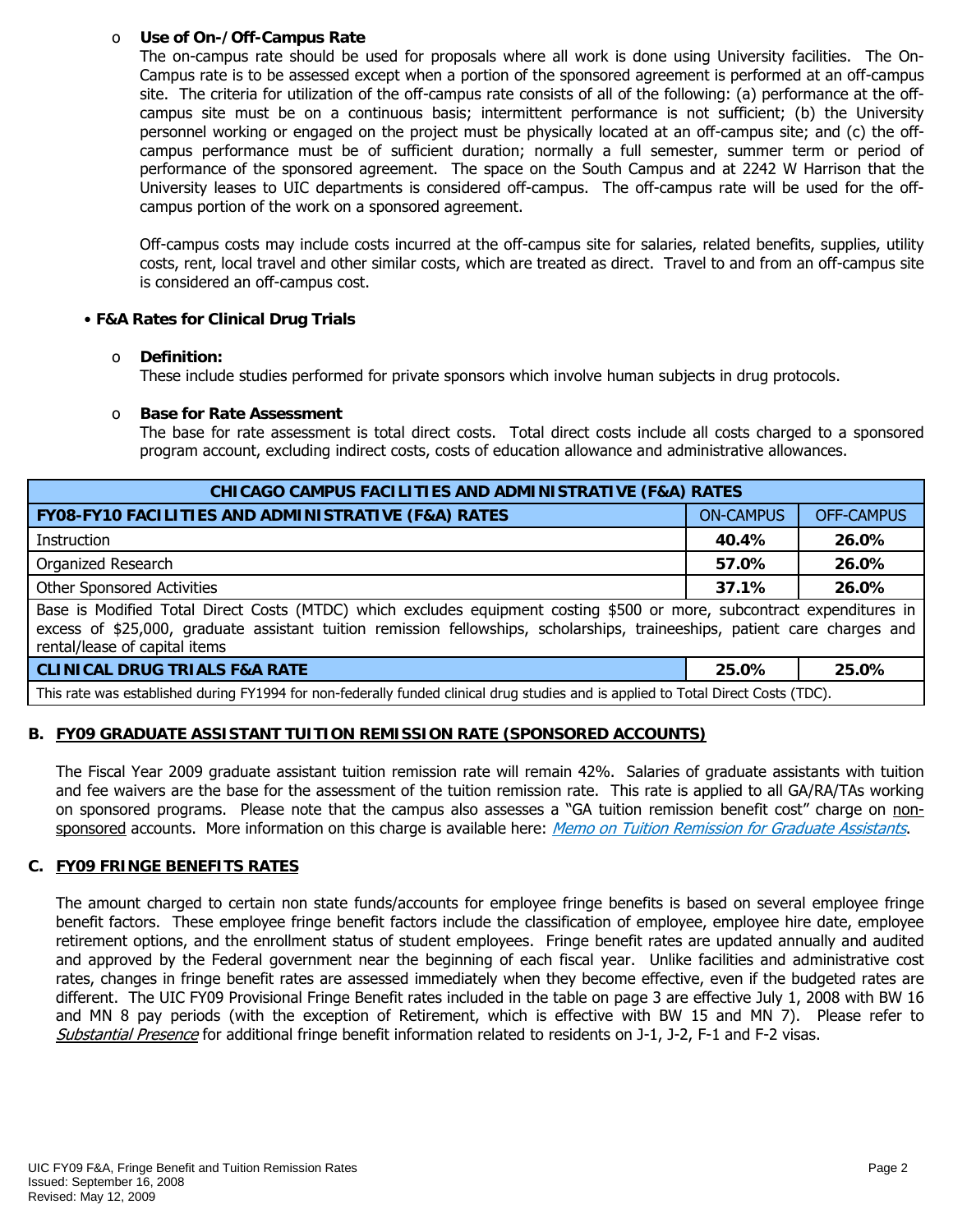The following 2 charts detail the fringe benefit costs by appointment type. The first chart, below, details fringe benefit charges to sponsored accounts. The second chart on the following page details fringe benefit charges to non-sponsored accounts. The primary differences between the 2 charts are highlighted in yellow on each chart.

| <b>CHICAGO CAMPUS</b><br><b>FY09 PROVISIONAL FRINGE BENEFIT RATES</b><br>APPLICABLE TO SPONSORED PROJECTS     |                                             |                                  |                          |                     |                        |                          |              |
|---------------------------------------------------------------------------------------------------------------|---------------------------------------------|----------------------------------|--------------------------|---------------------|------------------------|--------------------------|--------------|
| Appointment                                                                                                   | <b>Total Fringe</b><br><b>Benefits Rate</b> | <b>Retirement</b><br>$(SURS)$ ** | Health, Life<br>& Dental | Workers'<br>$Comp+$ | Term.<br>Vacation/Sick | Medicare‡                | <b>OASDI</b> |
| Academic and Non-academic<br>Continuous* at 50% or More                                                       | 30.55%                                      | 9.94%                            | 18.32%                   | 0.05%               | 0.79%                  | 1.45%                    |              |
| Academic and Non-academic<br>Non-continuous* at 50% or More                                                   | 26,02%                                      | $\overline{\phantom{a}}$         | 18.32%                   | 0.05%               |                        | 1.45%                    | 6.20%        |
| Academic and Non-academic<br>Continuous* at Less Than 50%                                                     | 12.23%                                      | 9.94%                            |                          | 0.05%               | 0.79%                  | 1.45%                    |              |
| Academic and Non-academic<br>Non-continuous* at Less Than 50%                                                 | 7.70%                                       |                                  |                          | 0.05%               |                        | 1.45%                    | 6.20%        |
| Hourly Student Employees Enrolled 6 hours or More (Fall / Spring)<br>Or Enrolled 3 hours or More (Summer)     | 0.05%                                       |                                  |                          | 0.05%               |                        | $\blacksquare$           |              |
| Hourly Student Employees Enrolled Less Than 6 hours (Fall / Spring)<br>Or Enrolled Less Than 3 hours (Summer) | 7.70%                                       |                                  |                          | 0.05%               |                        | 1.45%                    | 6.20%        |
| GA/RA/TAs Enrolled 6 hours or More (Fall / Spring)<br>Or Enrolled 3 hours or More (Summer)                    | 2.37%                                       |                                  | 2.32%                    | 0.05%               |                        | $\overline{\phantom{a}}$ |              |
| GA/RA/TAs Enrolled Less Than 6 hours (Fall / Spring)<br>Or Enrolled Less Than 3 hours (Summer)                | 10.02%                                      | $\overline{\phantom{a}}$         | 2.32%                    | 0.05%               |                        | 1.45%                    | 6.20%        |
| <b>Hospital Residents</b>                                                                                     | 29.71%                                      | 9.94%                            | 18.32%                   |                     |                        | 1.45%                    |              |
| Extra Help Employees                                                                                          | 7.70%                                       |                                  |                          | 0.05%               |                        | 1.45%                    | 6.20%        |

Research Associates receive fringe benefits that are consistent with their appointment type, detailed above (EG, Academic and Non-academic Continuous at 50% or More). Fellowships are not assessed fringe benefits.

\*A continuous appointment is an appointment for a period of four continuous months or one academic term, whichever is less.

\*\* For employees who have elected the self-managed plan, the actual rate of 7.6% will be charged.

† For Auxiliary Services, the Worker's Compensation rate is 0.79%.

‡This chart includes a Medicare charge for employees hired after 4/1/86. There are no Medicare charges for employees hired before that date.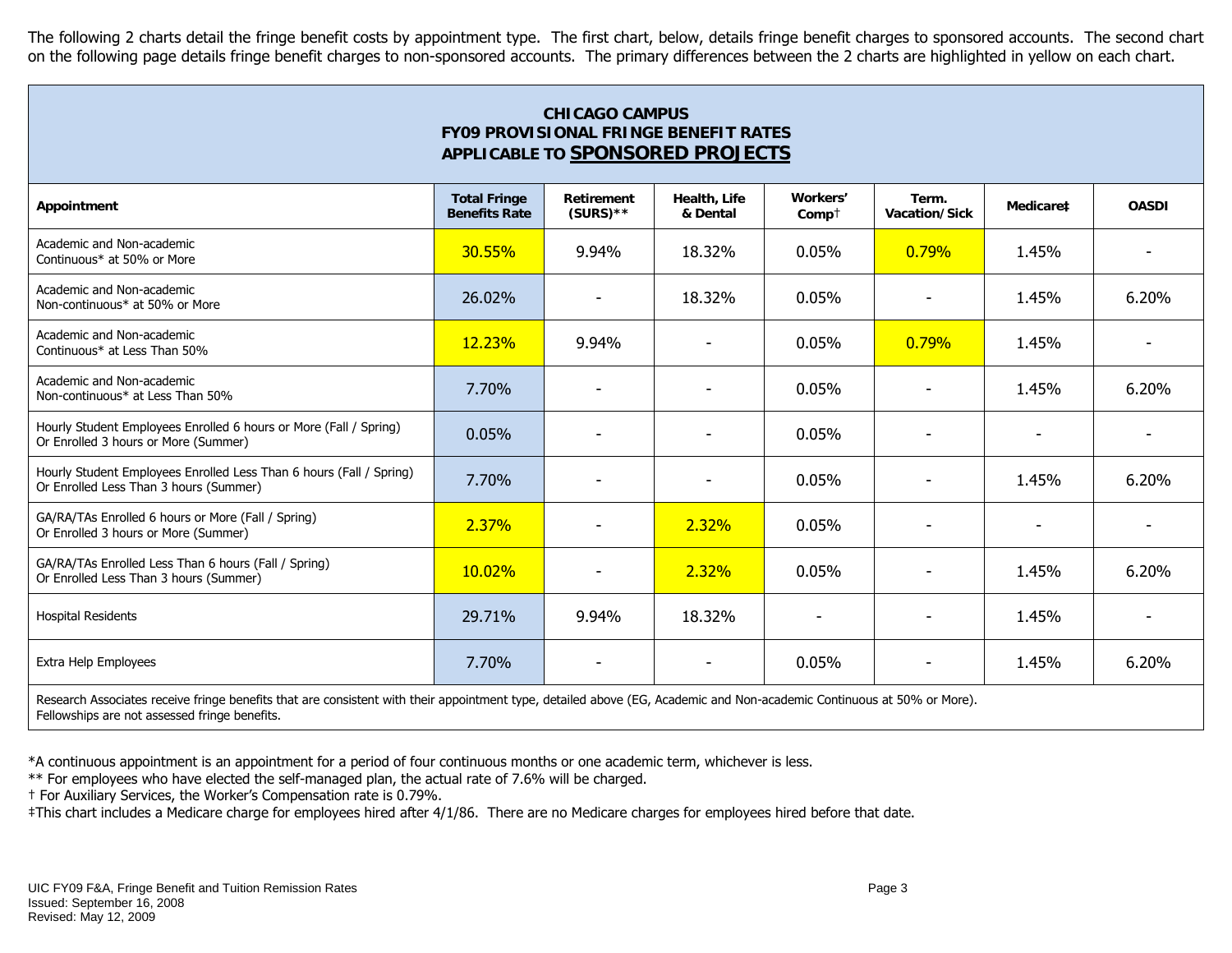# **CHICAGO CAMPUS FY09 PROVISIONAL FRINGE BENEFIT RATES APPLICABLE TO OTHER ASSESSED ACCOUNTS**

(ADMINISTRATIVE ALLOWANCES, ICR, PRIVATE UNRESTRICTED GIFTS, ETC)

| Appointment                                                                                                   | <b>Total Fringe</b><br><b>Benefits Rate</b> | Retirement<br>$(SURS)$ ** | <b>Health, Life</b><br>& Dental | Workers'<br>$Comp+$      | Term.<br>Vacation/Sick   | Medicare‡                | <b>OASDI</b> |
|---------------------------------------------------------------------------------------------------------------|---------------------------------------------|---------------------------|---------------------------------|--------------------------|--------------------------|--------------------------|--------------|
| Academic and Non-academic<br>Continuous* at 50% or More                                                       | 29.76%                                      | 9.94%                     | 18.32%                          | 0.05%                    | $\overline{\phantom{0}}$ | 1.45%                    |              |
| Academic and Non-academic<br>Non-continuous* at 50% or More                                                   | 26.02%                                      | $\blacksquare$            | 18.32%                          | 0.05%                    | ٠                        | 1.45%                    | 6.20%        |
| Academic and Non-academic<br>Continuous* at Less Than 50%                                                     | 11.44%                                      | 9.94%                     |                                 | 0.05%                    | $\overline{\phantom{0}}$ | 1.45%                    |              |
| Academic and Non-academic<br>Non-continuous* at Less Than 50%                                                 | 7.70%                                       |                           | $\overline{a}$                  | 0.05%                    | ٠                        | 1.45%                    | 6.20%        |
| Hourly Student Employees Enrolled 6 hours or More (Fall / Spring)<br>Or Enrolled 3 hours or More (Summer)     | 0.05%                                       | $\blacksquare$            | $\blacksquare$                  | 0.05%                    | $\overline{\phantom{a}}$ | $\overline{\phantom{a}}$ |              |
| Hourly Student Employees Enrolled Less Than 6 hours (Fall / Spring)<br>Or Enrolled Less Than 3 hours (Summer) | 7.70%                                       |                           |                                 | 0.05%                    |                          | 1.45%                    | 6.20%        |
| GA/RA/TAs Enrolled 6 hours or More (Fall / Spring)<br>Or Enrolled 3 hours or More (Summer)                    | 0.05%                                       | $\overline{\phantom{0}}$  | $\overline{\phantom{a}}$        | 0.05%                    | $\overline{\phantom{0}}$ | $\overline{\phantom{0}}$ |              |
| GA/RA/TAs Enrolled Less Than 6 hours (Fall / Spring)<br>Or Enrolled Less Than 3 hours (Summer)                | 7.70%                                       | $\overline{\phantom{a}}$  | $\equiv$                        | 0.05%                    | $\overline{\phantom{0}}$ | 1.45%                    | 6.20%        |
| <b>Hospital Residents</b>                                                                                     | 29.71%                                      | 9.94%                     | 18.32%                          | $\overline{\phantom{a}}$ |                          | 1.45%                    |              |
| Extra Help Employees                                                                                          | 7.70%                                       |                           |                                 | 0.05%                    |                          | 1.45%                    | 6.20%        |

Research Associates receive fringe benefits that are consistent with their appointment type, detailed above (EG, Academic and Non-academic Continuous at 50% or More). Fellowships are not assessed fringe benefits.

\*A continuous appointment is an appointment for a period of four continuous months or one academic term, whichever is less.

\*\* For employees who have elected the self-managed plan, the actual rate of 7.6% will be charged.

† For Auxiliary Services, the Worker's Compensation rate is 0.79%.

‡This chart includes a Medicare charge for employees hired after 4/1/86. There are no Medicare charges for employees hired before that date.